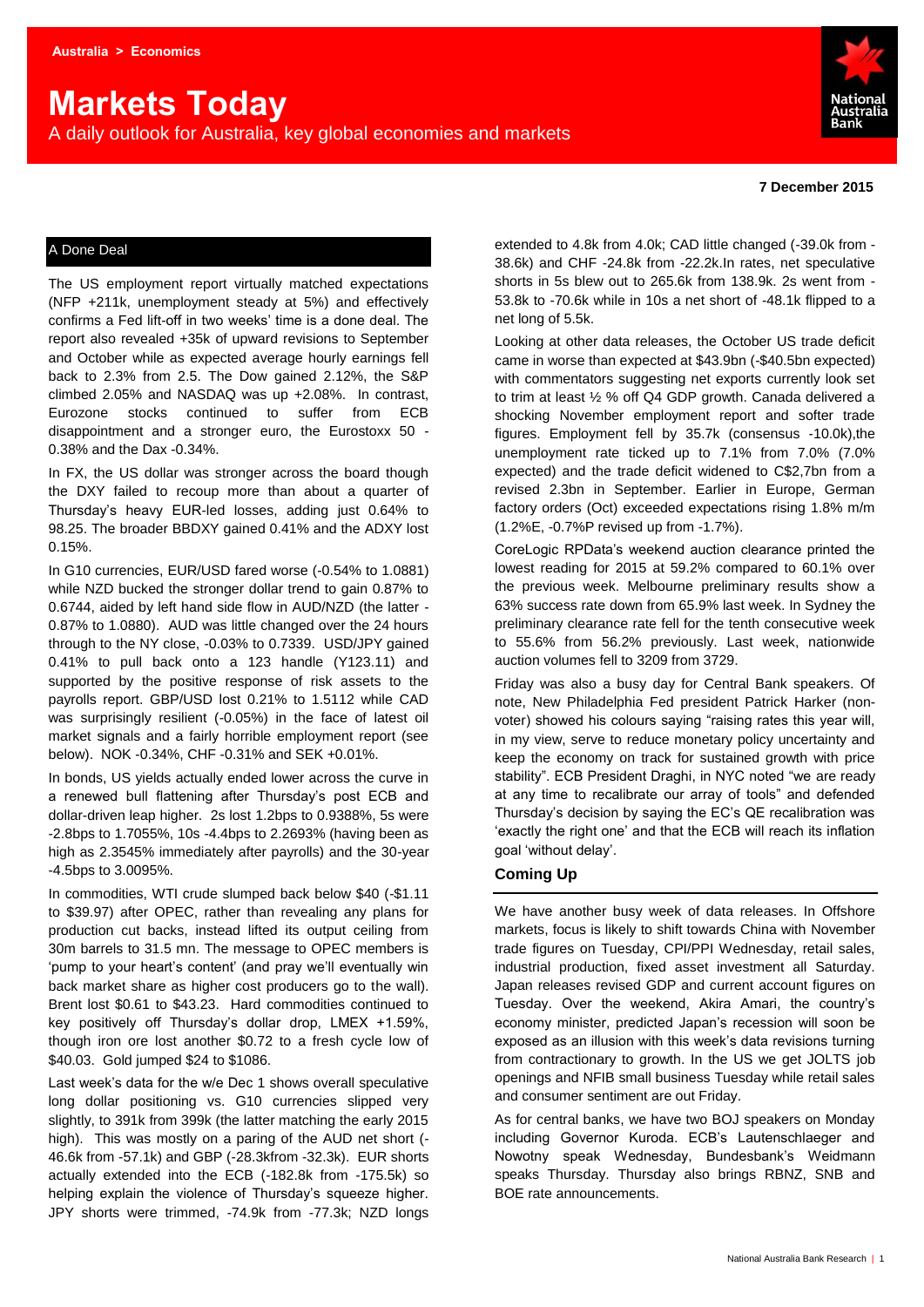In Australia, the two highlights for the week are the NAB Business Survey Tuesday and Employment on Thursday. There is also the possibility of a regular December Interview Governor Stevens has had with the AFR weekend edition in recent years.

ANZ job ads kick start the week in Australia while in Europe we get German Industrial production (Oct) followed by Consumer credit (Oct) in the US. Fed Bullard is also scheduled to speak.

#### **Friday's Markets**

On global stock markets, the S&P 500 was +2.05%. Bond markets saw US 10-years -4.43bp to 2.27%. On commodity markets, Brent crude oil -1.92% to \$43, gold+2.1% to \$1,085, iron ore -1.8% to \$40.03. AUD is at 0.734 and the range was 0.7279 to 0.7385.

[ray.attrill@nab.com.au](mailto:ray.attrill@nab.com.au) / [rodrigo.h.catril@nab.com.au](mailto:rodrigo.h.catril@nab.com.au)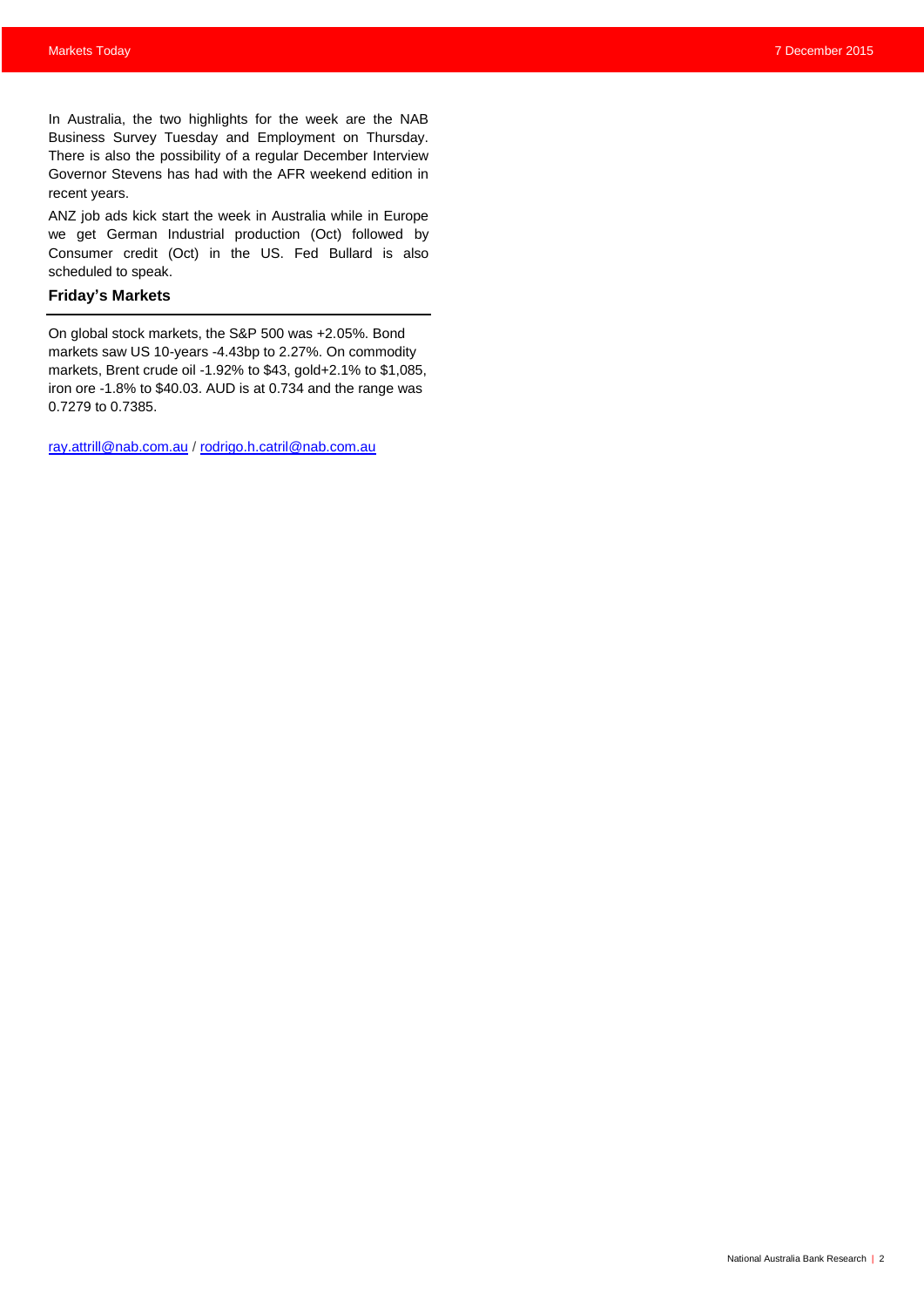





|                       | <b>Foreign Exchange</b>      |        |         |                                |                   |                         |          | <b>Equities</b> |                          |                                                                 |        | Commodities* |                  |         |        |
|-----------------------|------------------------------|--------|---------|--------------------------------|-------------------|-------------------------|----------|-----------------|--------------------------|-----------------------------------------------------------------|--------|--------------|------------------|---------|--------|
|                       |                              |        |         | Indicative 24hr<br>ranges (**) |                   | Other FX                |          |                 | <b>Major Indices</b>     |                                                                 |        |              |                  | Last    | % day  |
|                       | Last                         | % chge | Low     | High                           |                   | Last                    | $%$ chge |                 |                          | Last                                                            | % day  | $%$ y/y      | Oil (Brent)      | 43.00   | $-1.9$ |
| <b>AUD</b>            | 0.7340                       | 0.0    | 0.7336  | 0.7346                         | <b>HKD</b>        | 7.7501                  | 0.0      |                 | Dow                      | 17,848                                                          | $+2.1$ | $-0.6$       | Oil (WTI)        | 39.97   | $-2.7$ |
| <b>NZD</b>            | 0.6741                       | $-0.1$ | 0.6734  | 0.6742                         | <b>CNY</b>        | 6.4027                  | 0.1      |                 | S&P 500                  | 2.092                                                           | $+2.1$ | 0.8          | Oil (Tapis)      | 43.75   | 1.6    |
| <b>EUR</b>            | 1.0871                       | $-0.1$ | 1.0861  | 1.0883                         | SGD               | 1.3967                  | $-0.1$   |                 | Nasdag                   | 5.142                                                           | $+2.1$ | 7.6          | Gold             | 1084.50 | 2.1    |
| GBP                   | 1.5102                       | $-0.1$ | 1.5092  | 1.5118                         | <b>IDR</b>        | 13,834                  | $-0.1$   |                 | <b>FTSE</b>              | 6,238                                                           | $-0.6$ | $-7.5$       | <b>CRB</b>       | 183.24  | 0.0    |
| <b>JPY</b>            | 123.18                       | 0.1    | 123.15  | 123.26                         | <b>THB</b>        | 35.79                   | 0.0      |                 | <b>DAX</b>               | 10.752                                                          | $-0.3$ | 6.6          | <b>GS Metals</b> | 249.3   | 1.8    |
| CAD                   | 1.3370                       | 0.1    | 1.3363  | 1.3372                         | <b>KRW</b>        | 1.157                   | $-0.7$   |                 | CAC <sub>40</sub>        | 4.715                                                           | $-0.3$ | 6.7          | Aluminium        | 1510    | 2.7    |
| AUD/EUR               | 0.6753                       | 0.1    |         |                                | <b>TWD</b>        | 32.70                   | $-0.3$   |                 | Nikkei                   | 19,504                                                          | $-2.2$ | 8.8          | Copper           | 4612    | 1.1    |
| AUD/JPY               | 90.42                        | 0.1    |         |                                | PHP               | 47.04                   | $-0.3$   |                 | Shanghai                 | 3,525                                                           | $-1.7$ | 20.0         | <b>Nickel</b>    | 8948    | 1.5    |
| AUD/GBP               | 0.4861                       | 0.1    |         |                                | <b>CHF</b>        | 1.00                    | 0.1      |                 | Hang Seng                | 22,236                                                          | $-0.8$ | $-7.4$       | Zinc             | 1536    | 1.9    |
| AUD/NZD               | 1.0897                       | 0.1    |         |                                | <b>SEK</b>        | 8.50                    | 0.2      |                 | ASX 200                  | 5.152                                                           | $-1.5$ | $-3.4$       | Ch. steel        | 1652    | 0.5    |
|                       |                              |        |         |                                |                   |                         |          |                 |                          |                                                                 |        |              | Iron ore         | 40.0    | $-1.8$ |
|                       |                              |        |         |                                |                   |                         |          |                 |                          |                                                                 |        |              | Coal             | 53.0    | 0.0    |
| <b>Interest Rates</b> |                              |        |         |                                |                   |                         |          |                 | <b>Overnight Futures</b> |                                                                 |        | Wheat Chic.  | 484.5            | 1.2     |        |
|                       | <b>Indicative Swap Rates</b> |        |         |                                |                   | Benchmark 10 Year Bonds |          |                 |                          |                                                                 |        |              | Sugar            | 15.48   | $-0.6$ |
|                       | Cash                         | 3mth   | 2Yr     | 10Yr                           |                   | Last                    | chge     | Sprd            |                          |                                                                 | Last   | Chge         | Cotton           | 63.23   | 2.2    |
| <b>USD</b>            | 0.25                         | 0.46   | 1.03    | 2.16                           | <b>USD 10</b>     | 2.27                    | $-0.04$  |                 |                          | Australia                                                       |        |              | Coffee           | 127.0   | 1.7    |
| <b>AUD</b>            | 2.00                         | 2.30   | 2.21    | 3.07                           | <b>AUD 10</b>     | 2.95                    | 0.11     | 0.68            |                          | 3 mth bill                                                      | 97.70  | $-0.02$      |                  |         |        |
| <b>NZD</b>            | 2.75                         | 2.88   | 2.75    | 3.62                           | NZD <sub>10</sub> | 3.59                    | 0.07     | 1.32            |                          | 97.84<br>0.02<br>CO <sub>2</sub> Emissions - Euros<br>3 Yr bond |        |              |                  |         |        |
| <b>EUR</b>            | 0.05                         | 0.06   | $-0.03$ | 1.00                           | CAD <sub>10</sub> | 1.58                    | $-0.04$  | $-0.69$         |                          | 10 Yr bond 97.06                                                |        | 0.03         |                  | Last    | % day  |
| GBP                   | 0.50                         | 0.57   | 1.00    | 1.94                           | <b>EUR 10</b>     | 0.68                    | 0.01     | $-1.59$         |                          | $3/10$ sprd                                                     | 0.78   | $-0.01$      | Jun-2015         | 8.55    | $-0.8$ |
| <b>JPY</b>            | 0.10                         | 0.08   | 0.10    | 0.46                           | <b>GBP 10</b>     | 1.92                    | 0.04     | $-0.35$         |                          | <b>SPI</b>                                                      | 31.0   | 0.6          | Dec-2015         | 8.52    | $-0.8$ |
| CAD                   | 0.50                         | 1.17   | 0.90    | 1.96                           | <b>JPY 10</b>     | 0.34                    | 0.02     | $-1.93$         |                          |                                                                 |        |              | Dec-2016         | 8.60    | $-0.8$ |

Please note the high/low FX rates are only an indication. Please refer to your National Dealer for confirmation.

\* All near futures contracts, except CRB. GS Metals is Goldman Sachs industrial metals index. Metals prices are CME. Emissions: ICE Dec contracts, Euros

\*\* These are indicative ranges over the past 24 hours; please confirm rates with your NAB dealer

Last is around 6:30am Sydney

Source: Bloomberg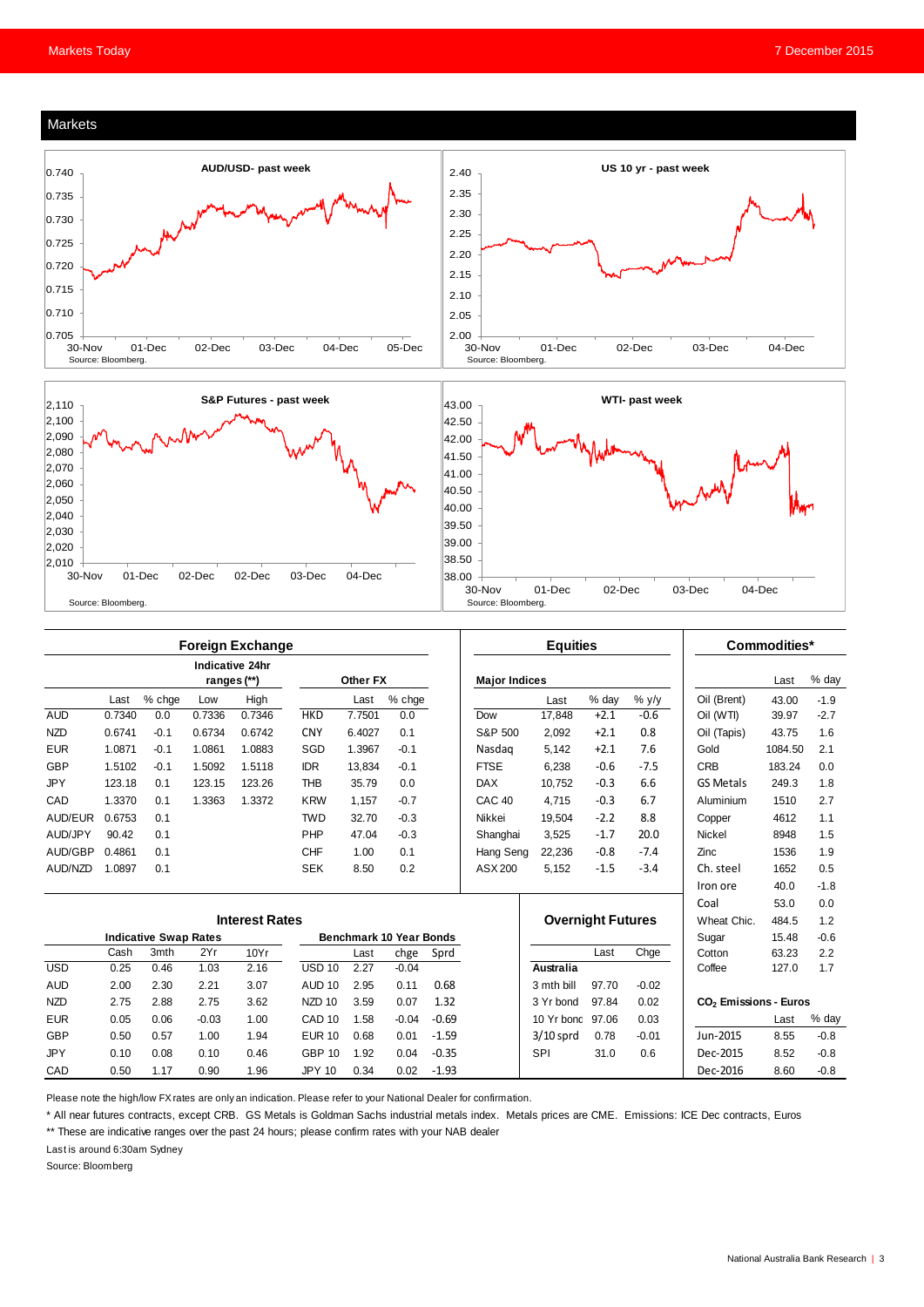| Calendar |  |
|----------|--|
|          |  |
|          |  |

| Calendar                     |                                                                          |                          |                 |                      |                      |                |                |
|------------------------------|--------------------------------------------------------------------------|--------------------------|-----------------|----------------------|----------------------|----------------|----------------|
|                              |                                                                          |                          |                 |                      |                      |                |                |
|                              | Monday, 7 December 2015                                                  |                          |                 |                      |                      |                |                |
| NZ                           | Wholesale trade, QoQ                                                     | Q3                       |                 | $\mathbf{1}$         | $-1$                 | 21.45          | 8.45           |
| ΝZ<br>AU                     | Selected services<br>AiG Perf of Construction Index                      | Q <sub>3</sub><br>Nov    |                 |                      | 52.1                 | 21.45<br>22.30 | 8.45<br>9.30   |
| AU                           | ANZ Job Advertisements MoM                                               | Nov                      |                 |                      | 0.4                  | 0.30           | 11.30          |
| JN                           | BoJ's Sato speaks in Nara                                                |                          |                 |                      |                      | 1.30           | 12.30          |
| JN                           | BoJ's Kuroda speaks at Europlace                                         |                          |                 |                      |                      | 3.45           | 14.45          |
| JN                           | Leading Index CI                                                         | Oct P                    |                 | 102.9                | 101.6                | 5.00           | 16.00          |
| GЕ                           | Industrial Production SA MoM/YoY                                         | Oct                      |                 | 0.7/0.6              | $-1.1/0.2$           | 7.00           | 18.00          |
| EС                           | Sentix Investor Confidence                                               | Dec                      |                 | 17                   | 15.1                 | 9.30           | 20.30          |
| CН<br>UK                     | Foreign Reserves<br>CBI Trends Total Orders/Selling Prices               | Nov<br>Dec               |                 | 3492.5<br>$\sqrt{2}$ | 3525.51<br>$-11/-2$  | 11.00          | 22.00          |
| US                           | Labor Market Conditions Index Change                                     | Nov                      |                 |                      | 1.6                  | 15.00          | 2.00           |
| US                           | Fed's Bullard speaks on Monetary Policy in Muncie, Indiana               |                          |                 |                      |                      | 17.30          | 4.30           |
| US                           | <b>Consumer Credit</b>                                                   | Oct                      |                 | 18                   | 28.918               | 20.00          | 7.00           |
|                              | Tuesday, 8 December 2015                                                 |                          |                 |                      |                      |                |                |
| ΝZ                           | Crown Financial Statements                                               | Oct                      |                 |                      |                      | 21.00          | 8.00           |
| ΝZ                           | Mfg Activity SA QoQ                                                      | 3Q                       |                 |                      | 0.4                  | 21.45          | 8.45           |
| AU<br>JN                     | ANZ Roy Morgan Weekly Consumer Confidence Index<br>GDP SA QoQ, revised   | Dec-06<br>3QF            |                 | 0.1                  | 112.8<br>$-0.2$      | 22.30<br>23.50 | 9.30<br>10.50  |
| JN                           | <b>BoP Current Account Adjusted</b>                                      | Oct                      |                 | 1535                 | 776.2                | 23.50          | 10.50          |
| AU                           | <b>NAB Business Conditions/Confidence</b>                                | <b>Nov</b>               |                 |                      | 9/2                  | 0.30           | 11.30          |
| CH                           | <b>Trade Balance</b>                                                     | <b>Nov</b>               |                 | 64                   | 61.64                | 3.00           | 14.00          |
| JN                           | Eco Watchers Survey Current/Outlook                                      | Nov                      |                 |                      | 48.2/49.1            | 5.00           | 16.00          |
| CН                           | Foreign Direct Investment YoY CNY                                        | Nov                      |                 | 0.2                  | 4.2                  | 7.50           | 18.50          |
| UK                           | Industrial Production MoM/YoY                                            | Oct                      |                 | 0.1/1.3              | $-0.2/1.1$           | 9.30           | 20.30          |
| EС                           | GDP SA QoQ/YoY                                                           | 3Q P                     |                 | 0.3/1.6              | 0.3/1.6              | 10.00          | 21.00          |
| US<br>CА                     | NFIB Small Business Optimism<br>Housing Starts/Building permits MoM      | Nov<br>Nov               |                 | 96.5                 | 96.1<br>198.065/-6.7 | 11.00<br>13.15 | 22.00<br>0.15  |
| US                           | <b>JOLTS Job Openings</b>                                                | Oct                      |                 | 5580                 | 5526                 | 15.00          | 2.00           |
| СA                           | BoC's Poloz speaks                                                       |                          |                 |                      |                      | 18.10          | 5.10           |
|                              | Wednesday, 9 December 2015                                               |                          |                 |                      |                      |                |                |
| AU                           | Westpac Consumer Conf Index/MoM                                          | Dec                      |                 |                      | 101.7/3.9            | 23.30          | 10.30          |
| JN                           | Machine Orders MoM/YoY                                                   | Oct                      |                 | $-1.6$               | $7.5/-1.7$           | 23.50          | 10.50          |
| AU                           | Home Loans/Investment Lending MoM                                        | Oct                      | $-0.5$          | $-1$                 | $2/-8.5$             | 0.30           | 11.30          |
| CН                           | CPI/PPI YoY                                                              | Nov                      |                 | $1.4/-6$             | $1.3/-5.9$           | 1.30           | 12.30          |
| EС<br>JN                     | ECB's Lautenschlaeger speaks in Abu Dhabi<br>Machine Tool Orders YoY     | Nov <sub>P</sub>         |                 |                      | $-22.9$              | 6.00<br>6.00   | 17.00<br>17.00 |
| GЕ                           | <b>Current Account Balance</b>                                           | Oct                      |                 | 23.7                 | 25.1                 | 7.00           | 18.00          |
| GЕ                           | Labor Costs SA QoQ/YoY                                                   | 3Q                       |                 |                      | 0.9/3.1              | 7.00           | 18.00          |
| EС                           | ECB's Nowotny presents Austrian Economic Outlook                         |                          |                 |                      |                      | 9.00           | 20.00          |
| US                           | Wholesale Inventories MoM                                                | Oct                      |                 | 0.1                  | 0.5                  | 15.00          | 2.00           |
|                              | Thursday, 10 December 2015                                               |                          |                 |                      |                      |                |                |
| NZ.                          | <b>RBNZ Official Cash Rate</b>                                           |                          | 2.25            | 2.5                  | 2.75                 | 20.00          | 7.00           |
| ΝZ                           | Card Spending Retail MoM<br><b>Consumer Inflation Expectation</b>        | Nov<br>Dec               | 0.3             | 0.4                  | 0<br>3.5             | 21.45<br>0.00  | 8.45           |
| AU<br>UΚ                     | <b>RICS House Price Balance</b>                                          | Nov                      |                 | 49.5                 | 49                   | 0.10           | 11.00<br>11.10 |
| AU                           | <b>Employment Change/Unemployment</b>                                    | <b>Nov</b>               | $-17/6$         | $-10/6$              | 58.6/5.9             | 0.30           | 11.30          |
| AU                           | Participation Rate                                                       | Nov                      | 65              | 65                   | 65                   | 0.30           | 11.30          |
| CН                           | New Yuan Loans/Agg Financing CNY (10-15 Dec release)                     | Nov                      |                 | 735/950              | 513.6/476.7          | 8.01           | 19.01          |
| UΚ                           | <b>Trade Balance</b>                                                     | Oct                      |                 | $-1750$              | $-1353$              | 9.30           | 20.30          |
| ЕC                           | ECB's Coeure speaks in Brussels                                          |                          |                 |                      |                      | 11.30          | 22.30          |
| UK                           | BoE Bank Rate/ Asset Purchase Target<br><b>Capacity Utilization Rate</b> |                          |                 | 0.5/375              | 0.5/375              | 12.00          | 23.00          |
| СA<br>CА                     | New Housing Price Index MoM/YoY                                          | 3Q<br>Oct                |                 |                      | 81.3<br>0.1/1.3      | 13.30<br>13.30 | 0.30<br>0.30   |
| US                           | Import Price Index MoM                                                   | Nov                      |                 | $-0.8/-9.5$          | $-0.5/-10.5$         | 13.30          | 0.30           |
| US                           | Initial Jobless Claims                                                   | $Dec-05$                 |                 |                      | 269                  | 13.30          | 0.30           |
| EС                           | Bundesbank Weidmann speaks in Lisbon                                     |                          |                 |                      |                      | 18.00          | 5.00           |
| US                           | Monthly Budget Statement                                                 | Nov                      |                 | $-67.5$              | $-136.5$             | 19.00          | 6.00           |
| <b>Friday</b>                | 11 December 2015                                                         |                          |                 |                      |                      |                |                |
| ΝZ                           | BusinessNZ Manufacturing PMI                                             | Nov                      |                 |                      | 53.3                 | 21.30          | 8.30           |
| ΝZ<br>ΝZ                     | Food Prices MoM<br>ANZ Consumer Confidence Index/MoM                     | Nov<br>Dec               | 0.1             |                      | $-1.2$<br>122.7/6.8  | 21.45<br>0.00  | 8.45<br>11.00  |
| ΝZ                           |                                                                          | Nov                      |                 |                      | 68.8                 | 2.00           | 13.00          |
| GE                           |                                                                          |                          |                 |                      |                      |                | 18.00          |
|                              | Non Resident Bond Holdings                                               |                          |                 |                      |                      |                |                |
| UK                           | CPI MoM/YoY<br>BoE/GfK Inflation Next 12 Mths                            | Nov <sub>F</sub><br>Nov  |                 | 0.1/0.4              | 0.1/0.4<br>2         | 7.00<br>9.30   | 20.30          |
| US                           | Retail Sales Advance/Ex autos and gas MoM                                | Nov                      |                 | 0.3/0.4              | 0.1/0.3              | 13.30          | 0.30           |
| US                           | PPI Final Demand MoM                                                     | Nov                      |                 | 0                    | $-0.4$               | 13.30          | 0.30           |
| US                           | <b>Business Inventories</b>                                              | Oct                      |                 | 0.1                  | 0.3                  | 15.00          | 2.00           |
| US                           | U. of Mich. Sentiment/5-10 yr inflation expectations                     | Dec P                    |                 | 92                   | 91.3/2.6             | 15.00          | 2.00           |
|                              | Saturday, 12 December 2015                                               |                          |                 |                      |                      |                |                |
| CH                           | <b>Retail Sales YoY</b>                                                  | <b>Nov</b>               |                 | 11.1                 | 11                   | 5.30           | <b>16.30</b>   |
| CH<br>CH                     | <b>Industrial Production YoY</b><br><b>Fixed Assets Ex Rural YTD YoY</b> | <b>Nov</b><br><b>Nov</b> |                 | 5.7<br>10.1          | 5.6<br>10.2          | 5.30<br>5.30   | 16.30<br>16.30 |
| CН                           | Bloomberg GDP Monthly Estimate YoY                                       | Nov                      |                 |                      | 6.57                 | 6.00           | 17.00          |
|                              | <b>Upcoming Central Bank Interest Rate Announcements</b>                 |                          |                 |                      |                      |                |                |
|                              |                                                                          |                          |                 |                      |                      |                |                |
| UK BOE                       | New Zealand, RBNZ                                                        | 10-Dec<br>10-Dec         | 2.25%           | 2.50%                | 2.75%<br>0.50%       |                |                |
|                              | <b>US Federal Reserve</b>                                                | 16-Dec                   |                 |                      | 0-0.25%              |                |                |
| Japan, BoJ                   |                                                                          | 18-Dec                   | $0.0\% - 0.1\%$ | $0.0\% - 0.1\%$      | $0.0\% - 0.1\%$      |                |                |
| Canada, BoC                  |                                                                          | 20-Jan                   |                 |                      | 0.50%                |                |                |
| Europe ECB<br>Australia, RBA |                                                                          | 21-Jan<br>2-Feb          | 2.00%           | 2.00%                | 0.05%<br>2.00%       |                |                |

**GMT: Greenwich Mean Time; AEDT: Australian Eastern Daylight Saving Time**